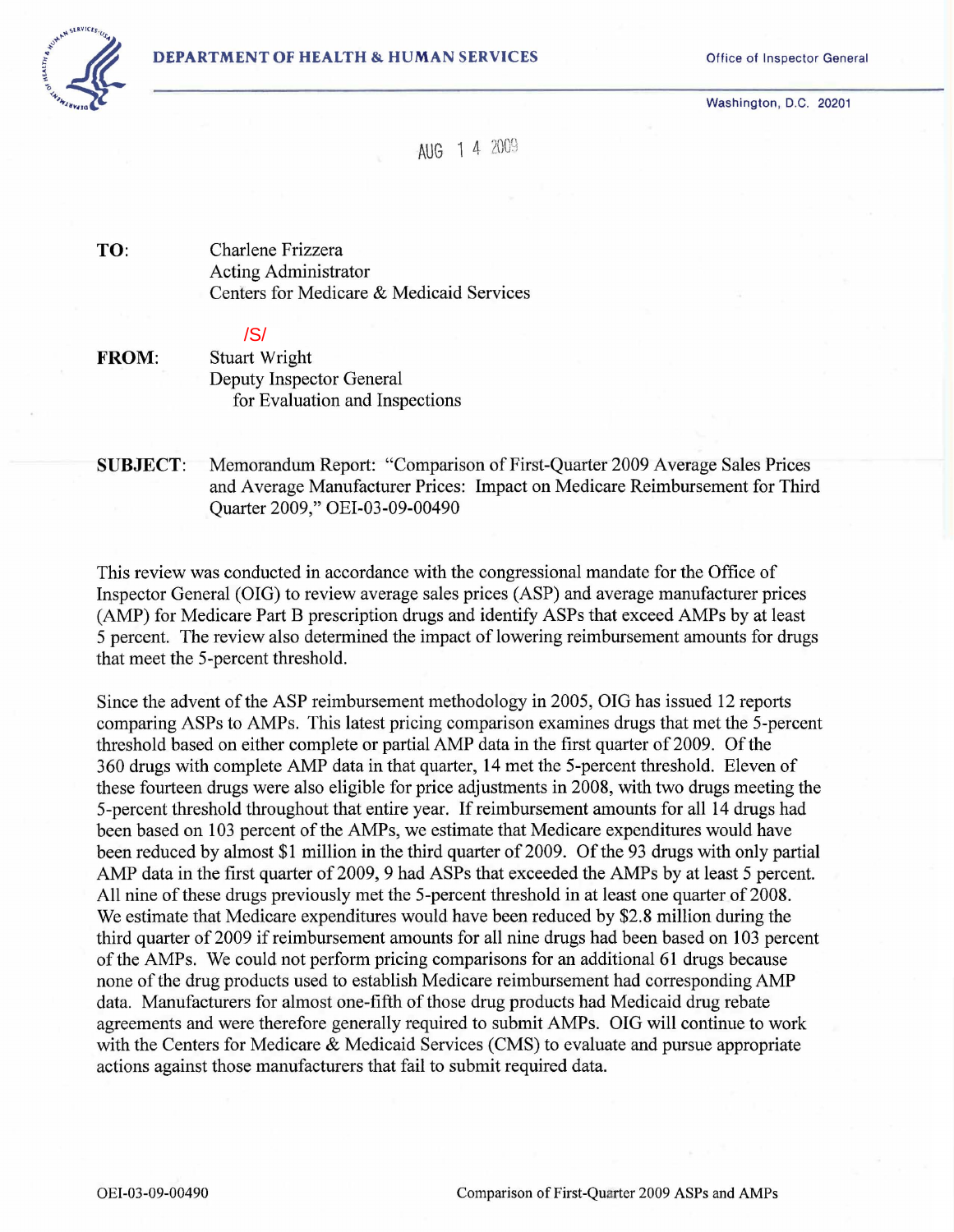#### Page 2 – Charlene Frizzera

## **BACKGROUND**

Section 1847A(d)(2)(B) of the Social Security Act (the Act) mandates that OIG compare ASPs to AMPs. If OIG finds that the ASP for a drug exceeds the AMP by a certain percentage (currently 5 percent), section 1847A(d)(3)(A) of the Act states that the Secretary of the Department of Health and Human Services (the Secretary) may disregard the ASP for the drug when setting reimbursement amounts.<sup>[1](#page-1-0)</sup> Section 1847A(d)(3)(C) of the Act goes on to state that ". . . the Inspector General shall inform the Secretary (at such times as the Secretary may specify to carry out this subparagraph) and the Secretary shall, effective as of the next quarter, substitute for the amount of payment . . . the lesser of (i) the widely available market price . . . (if any); or (ii) 103 percent of the average manufacturer price  $\dots$ ."

### **Medicare Part B Coverage of Prescription Drugs**

Medicare Part B covers only a limited number of outpatient prescription drugs. Covered drugs include injectable drugs administered by a physician; certain self-administered drugs, such as oral anticancer drugs and immunosuppressive drugs; drugs used in conjunction with durable medical equipment; and some vaccines.

### **Medicare Part B Payments for Prescription Drugs**

CMS contracts with private companies, known as Medicare Administrative Contractors (MAC), to process and pay Medicare Part B claims, including those for prescription drugs. To obtain reimbursement for covered outpatient prescription drugs, health care providers submit claims to their MACs using procedure codes. CMS established the Healthcare Common Procedure Coding System (HCPCS) to provide a standardized coding system for describing the specific items and services provided in the delivery of health care. In the case of prescription drugs, each HCPCS code defines the drug name and dosage size but does not specify manufacturer or package size information.

Medicare and its beneficiaries spent over \$11 billion for Part B drugs in [2](#page-1-1)008.<sup>2</sup> Although Medicare paid for more than 700 outpatient prescription drug HCPCS codes that year, most of the spending for Part B drugs was concentrated on a relatively small subset of those codes. In 2008, 60 codes accounted for 90 percent of the expenditures for Part B drugs, with only 12 of these drugs representing half of the total Part B drug expenditures.

### **Reimbursement Methodology for Part B Drugs and Biologicals**

Since January 2005, Medicare Part B has been paying for most covered drugs using a reimbursement methodology based on ASPs.<sup>[3](#page-1-2)</sup> Section 1847A(c) of the Act, as added by the Medicare Prescription Drug, Improvement, and Modernization Act of 2003, P.L. No. 108-173,

<span id="page-1-0"></span><sup>&</sup>lt;sup>1</sup>Section 1847A(d)(3)(B)(ii) of the Act provides the Secretary with authority to adjust the applicable threshold percentage in 2006 and subsequent years; however, the threshold percentage has been maintained at 5 percent.<br><sup>2</sup> Medicare expenditures for Part B drugs in 2008 were calculated using CMS's Part B Analytics and Reports

<span id="page-1-1"></span><sup>(</sup>PBAR). PBAR data were downloaded on July 8, 2009.

<span id="page-1-2"></span> $3$  Several Part B drugs, including certain vaccines and blood products, are not paid under the ASP methodology.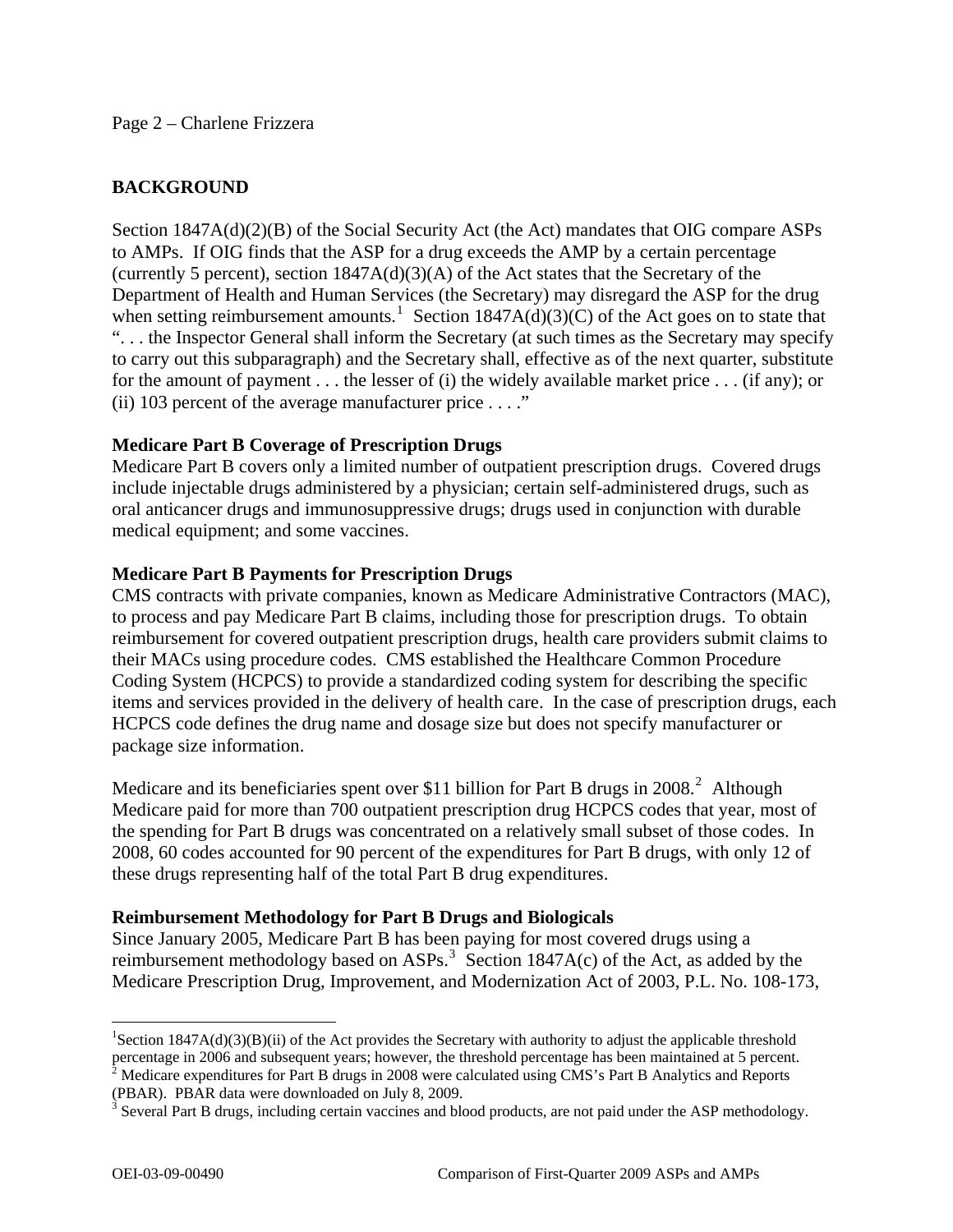#### Page 3 – Charlene Frizzera

defines an ASP as a manufacturer's sales of a drug to all purchasers in the United States in a calendar quarter divided by the total number of units of the drug sold by the manufacturer in that same quarter. The ASP is net of any price concessions, such as volume discounts, prompt pay discounts, cash discounts, free goods contingent on purchase requirements, chargebacks, and rebates other than those obtained through the Medicaid drug rebate program.<sup>[4](#page-2-0)</sup> Sales that are nominal in amount are exempted from the ASP calculation, as are sales excluded from the determination of "best price" in the Medicaid drug rebate program.<sup>[5](#page-2-1)  $6$ </sup>

Manufacturers report ASPs by national drug codes (NDC), which are 11-digit identifiers that indicate the manufacturer, product dosage form, and package size of the drug. Manufacturers must provide CMS with the ASP and volume of sales for each NDC on a quarterly basis, with submissions due 30 days after the close of each quarter. $\frac{7}{1}$  $\frac{7}{1}$  $\frac{7}{1}$ 

Because Medicare Part B reimbursement for outpatient drugs is based on HCPCS codes rather than NDCs and more than one NDC may meet the definition of a particular HCPCS code, CMS has developed a file that "crosswalks" manufacturers' NDCs to HCPCS codes. CMS uses information in this crosswalk file to calculate volume-weighted ASPs for covered HCPCS codes.

### **Calculation of Volume-Weighted Average Sales Prices**

Third-quarter 2009 Medicare payments for most covered drug codes were based on first-quarter 2009 ASP submissions from manufacturers, which were volume-weighted using an equation that involves the following variables: the ASP for the 11-digit NDC as reported by the manufacturer, the volume of sales for the NDC as reported by the manufacturer, and the number of billing units in the NDC as determined by  $CMS^8$  $CMS^8$ . The amount of the drug contained in an NDC may differ from the amount of the drug specified by the HCPCS code that providers use to bill Medicare. Therefore, the number of billing units in an NDC describes the number of HCPCS code units that are in that NDC. For instance, an NDC may contain a total of 10 milliliters of Drug A, but the corresponding HCPCS code may be defined as only 5 milliliters of Drug A. In this case, there are two billing units in the NDC. CMS calculates the number of billing units in each NDC when developing its crosswalk files.

Under the ASP pricing methodology, the Medicare allowance for most Part B drugs is equal to 106 percent of the volume-weighted ASP for the HCPCS code. Medicare beneficiaries are responsible for 20 percent of this amount in the form of coinsurance.

<span id="page-2-0"></span> $4$  Section 1847A(c)(3) of the Act.

<span id="page-2-1"></span><sup>&</sup>lt;sup>5</sup> Pursuant to section 1927(c)(1)(C)(i) of the Act, "best price" is the lowest price available from the manufacturer during the rebate period to any wholesaler, retailer, provider, health maintenance organization, nonprofit entity, or governmental entity within the United States, with certain exceptions.

<span id="page-2-2"></span> $\delta$  Section 1847A(c)(2) of the Act.

<sup>&</sup>lt;sup>7</sup> Section 1927(b)(3) of the Act.

<span id="page-2-4"></span><span id="page-2-3"></span><sup>&</sup>lt;sup>8</sup> The equation that CMS currently uses to calculate volume-weighted ASPs is described in section 1847A(b)(6) of the Act. It is also provided in Appendix A.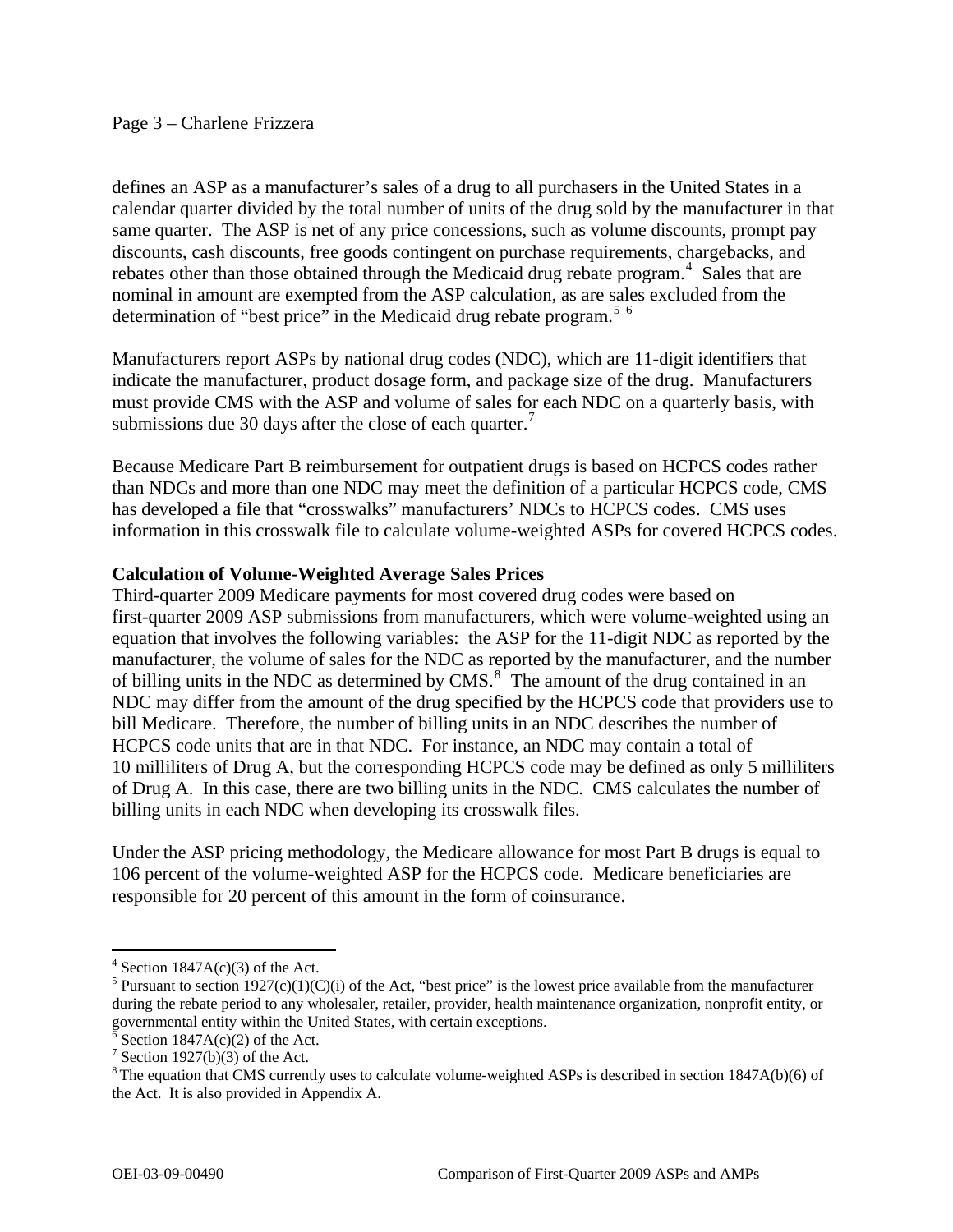### Page 4 – Charlene Frizzera

#### **The Medicaid Drug Rebate Program and Average Manufacturer Prices**

For Federal payment to be available for covered outpatient drugs provided under Medicaid, sections 1927(a)(1) and (b)(1) of the Act mandate that drug manufacturers enter into rebate agreements with the Secretary and pay quarterly rebates to State Medicaid agencies. Under these rebate agreements and pursuant to section 1927(b)(3) of the Act, manufacturers must provide CMS with the AMP for each of their NDCs on a quarterly basis, with submissions due 30 days after the close of each quarter.<sup>[9](#page-3-0)</sup>

As generally defined in section 1927(k)(1) of the Act, the AMP is the average price paid to the manufacturer for the drug in the United States by wholesalers for drugs distributed to the retail pharmacy class of trade. Before the passage of the DRA, manufacturers were required to deduct customary prompt pay discounts when calculating AMPs. However, section  $6001(c)(1)$  of the DRA amended section 1927(k)(1) of the Act, such that AMPs must be determined without regard to customary prompt pay discounts, effective January 2007.<sup>[10](#page-3-1)</sup> In July 2007, CMS published a final rule at 72 Fed. Reg. 39142 (July 17, 2007) that, among other things, implements section  $6001(c)(1)$  of the DRA and clarifies the way in which the AMP must be calculated. Specifically, 42 CFR § 447.504 of the final regulation clarifies the manner in which the AMP is to be determined. $11$ 

The AMP is generally calculated as a weighted average of prices for all of a manufacturer's package sizes of a drug sold during a given quarter and is reported for the lowest identifiable quantity of the drug (e.g., 1 milliliter, 1 tablet, 1 capsule).

If a manufacturer fails to provide AMP data in a timely manner, civil monetary penalties may be imposed.<sup>[12](#page-3-3)</sup> In addition, pursuant to section 1927(b)(4)(B) of the Act, the Secretary may terminate a rebate agreement "for violation of the requirements of the agreement or other good cause shown." CMS has terminated rebate agreements with a number of manufacturers for failure to report drug-pricing data as required by section 1927 of the Act. For the purposes of evaluating potential civil monetary penalty actions, CMS has also provided OIG with information about manufacturers that failed to submit drug pricing data.

<span id="page-3-0"></span><sup>&</sup>lt;sup>9</sup> Section 6001(b)(1)(A) of the Deficit Reduction Act of 2005 (DRA), P.L. No. 109-171, changed section 1927(b) of the Act to require that manufacturers also report AMPs on a monthly basis, effective January 2007. Drug manufacturers will continue to report quarterly AMP data in addition to their monthly submissions.<br><sup>10</sup> CMS's "Bulletin for Participating Drug Manufacturers," Release No. 76 (December 15, 2006), instructed

<span id="page-3-1"></span>manufacturers to exclude customary prompt pay discounts from their AMP calculations as of January 2007.

<span id="page-3-2"></span> $11$  In December 2007, the U.S. district court for the District of Columbia preliminarily enjoined the implementation of the regulation for certain purposes not relevant to this report. Section 203 of the Medicare Improvements for Patients and Providers Act of 2008 also delayed the implementation of certain aspects of the regulation and the DRA requirements. Again, those aspects are not relevant for the purposes of this report. 12 Pursuant to section 1927(b)(3)(C) of the Act.

<span id="page-3-3"></span>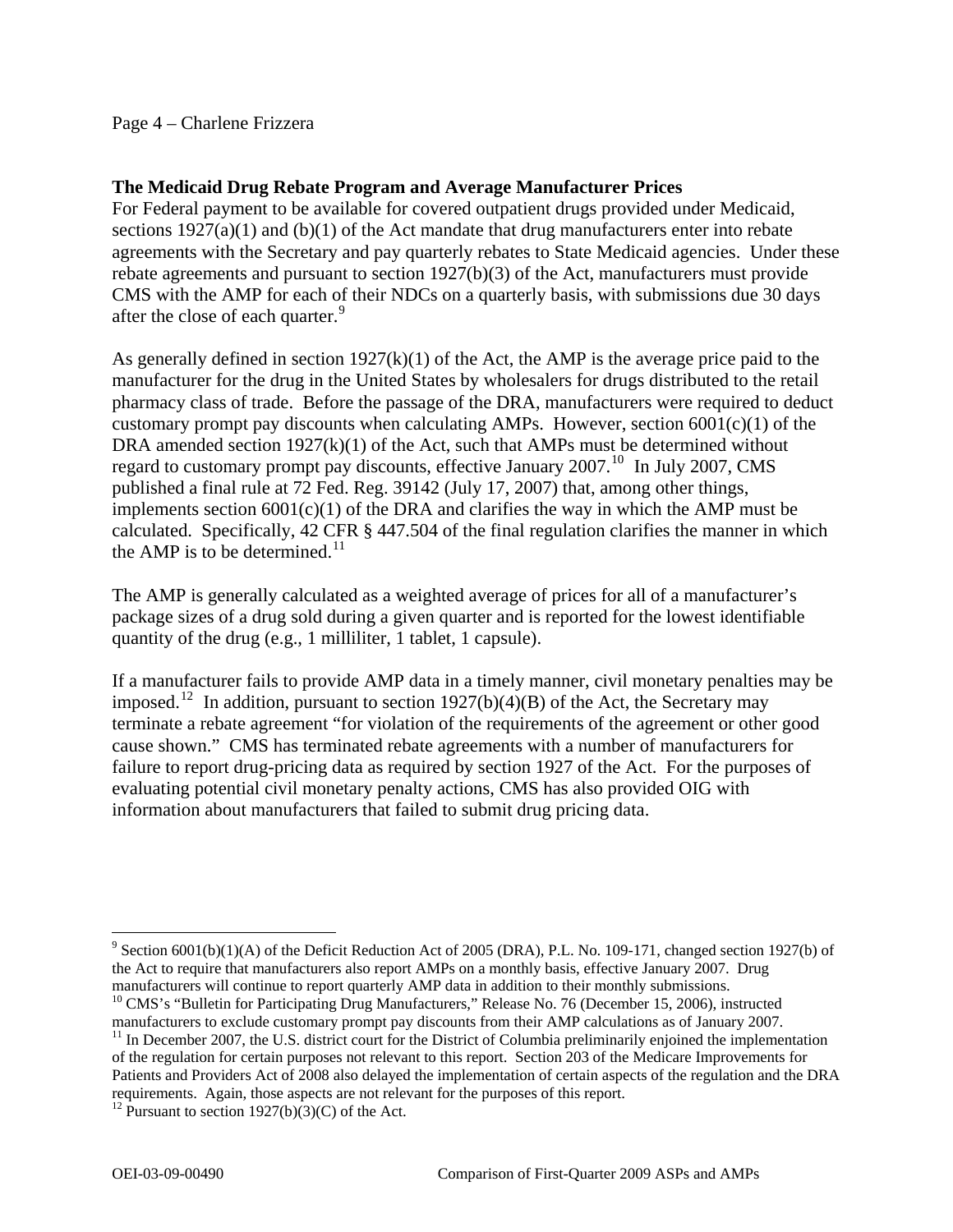## **Office of Inspector General's Monitoring of Average Sales Prices and Average Manufacturer Prices**

In accordance with its congressional mandate, OIG has issued 11 quarterly pricing comparisons since the ASP reimbursement methodology for Part B drugs was implemented in January 2005. In addition, OIG completed an annual overview of ASPs and AMPs, which examined data across all four quarters of  $2007<sup>13</sup>$  $2007<sup>13</sup>$  $2007<sup>13</sup>$  A list of all 12 reports is provided in Appendix B.

Although CMS has acknowledged the Secretary's authority to adjust ASP payment limits based on the findings of OIG's pricing comparisons, CMS has yet to make any changes to Part B drug reimbursement as a result of these studies. Rather, CMS has emphasized both the complexity of substituting payment amounts and the importance of proceeding cautiously to avoid unintended consequences.[14](#page-4-1) In commenting on OIG's reports, CMS has expressed a desire to both better understand fluctuating differences between ASPs and AMPs and engage stakeholders, with the intent of developing a process for making price substitutions.<sup>[15](#page-4-2)</sup> However, CMS has not specified what, if any, steps it will take to adjust Medicare reimbursement amounts for drugs that meet the 5-percent threshold specified in section 1847A(d)(3) of the Act.

OIG will continue to meet its congressional mandate by issuing reports based on quarterly pricing comparisons, along with annual overviews to summarize findings across each calendar year.

# **METHODOLOGY**

We obtained a file from CMS containing NDC-level ASP data from the first quarter of 2009, which were used to establish Part B drug reimbursement amounts for the third quarter of 2009. This file also includes information that crosswalks NDCs to their corresponding HCPCS codes. Both the ASP data and the crosswalk data were current as of June 24, 2009. We also obtained AMP data from CMS for the first quarter of 2009, which were current as of May 8, 2009.

### **Analysis of Average Sales Price Data From the First Quarter of 2009**

As mentioned previously, Medicare does not base reimbursement for covered drugs on NDCs; instead, it uses HCPCS codes. Therefore, CMS uses ASP information submitted by manufacturers for each NDC to calculate a volume-weighted ASP for each covered HCPCS code. When calculating these volume-weighted ASPs, CMS includes only NDCs with ASP submissions that are deemed valid.

As of June 2009, CMS had established prices for 524 HCPCS codes based on the ASP reimbursement methodology mandated by section 1847A(b)(6) of the Act. Reimbursement amounts for the 524 HCPCS codes were based on ASP data for 3,335 NDCs.

<span id="page-4-0"></span> $\overline{a}$ <sup>13</sup> OIG is currently preparing an annual overview of ASPs and AMPs for 2008, which will be released later in 2009.<br><sup>14</sup> OEI-03-08-00450, December 2008.

<span id="page-4-1"></span>

<span id="page-4-2"></span><sup>&</sup>lt;sup>15</sup> OEI-03-07-00140, July 2007, and OEI-03-08-00450, December 2008.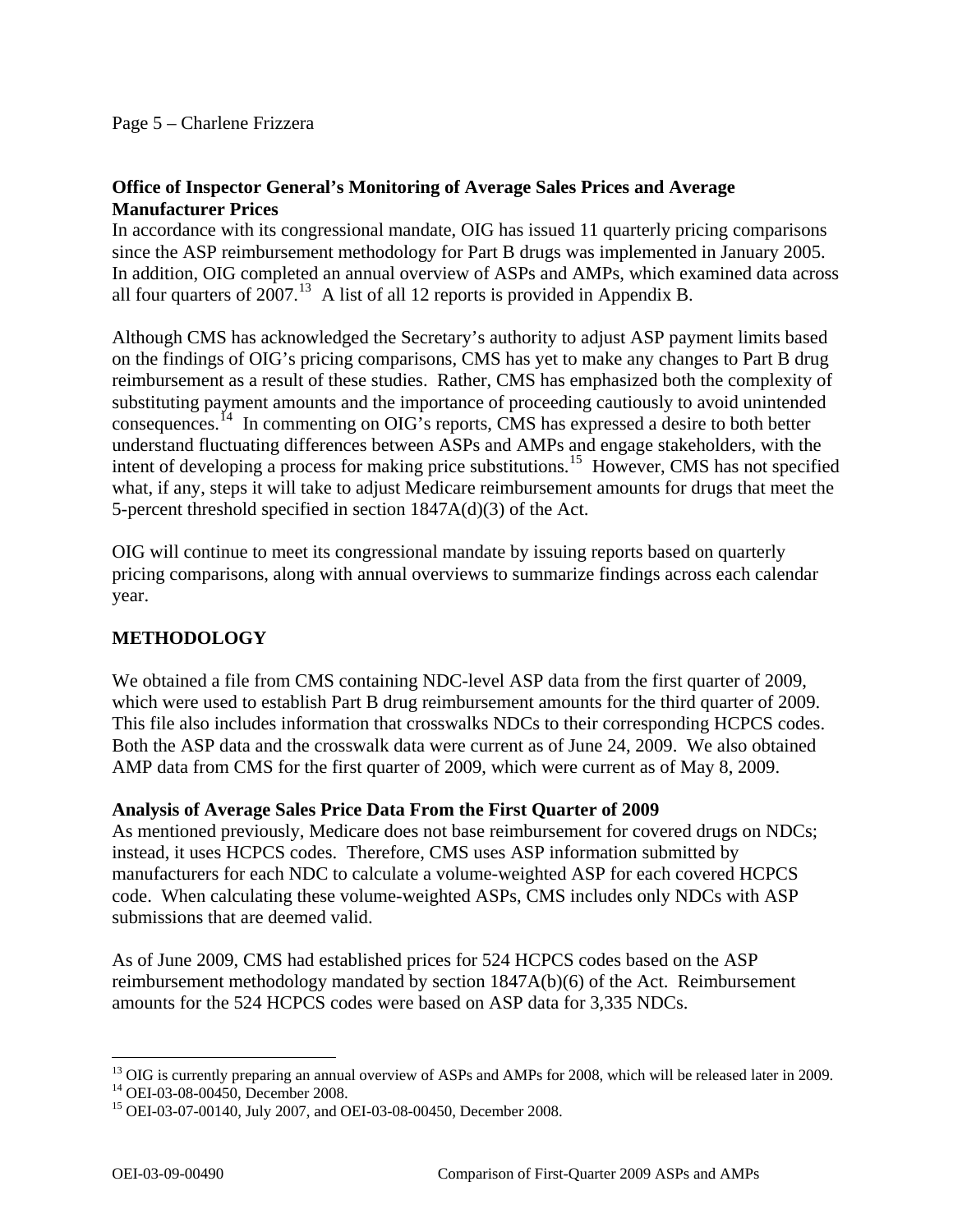#### Page 6 – Charlene Frizzera

#### **Analysis of Average Manufacturer Price Data From the First Quarter of 2009**

To ensure that the broadest range of drug codes is subject to OIG's pricing comparisons, we divided HCPCS codes into the following three groups:

- (1) HCPCS codes with AMP data for every NDC that CMS used in its calculation of volume-weighted ASPs,
- (2) HCPCS codes with AMP data for only some of the NDCs that CMS used in its calculation of volume-weighted ASPs, and
- (3) HCPCS codes with no AMP data for any of the NDCs that CMS used in its calculation of volume-weighted ASPs.

As previously noted, the AMP for each NDC is reported for the lowest identifiable quantity of the drug contained in that NDC (e.g., 1 milliliter, 1 tablet, 1 capsule). In contrast, the ASP is reported for the entire amount of the drug contained in the NDC (e.g., for 50 milliliters, for 100 tablets). To ensure that the AMP would be comparable to the ASP, it was necessary to convert the AMP for each NDC so that it represented the total amount of the drug contained in that NDC.

To calculate "converted AMPs" for NDCs in the first and second groups, we multiplied the AMP by the total amount of the drug contained in each NDC, as identified by sources, such as the CMS crosswalk file, manufacturer Web sites, the "Red Book," and the Food and Drug Administration's NDC directory. For certain NDCs, we were unable to successfully identify the amount of the drug reflected by the ASP and therefore could not calculate a converted AMP. Because of these unsuccessful AMP conversions, a total of 10 HCPCS codes were removed from our analysis.

Using NDCs with successful AMP conversions, we then calculated a volume-weighted AMP for each of the corresponding HCPCS codes, consistent with CMS's methodology for calculating volume-weighted ASPs. Appendix C provides a more detailed description of the methods we used to both convert AMPs and calculate volume-weighted AMPs. Table 1 provides the final number of HCPCS codes and NDCs included in our analysis after we removed NDCs with either no AMP data or unsuccessful AMP conversions.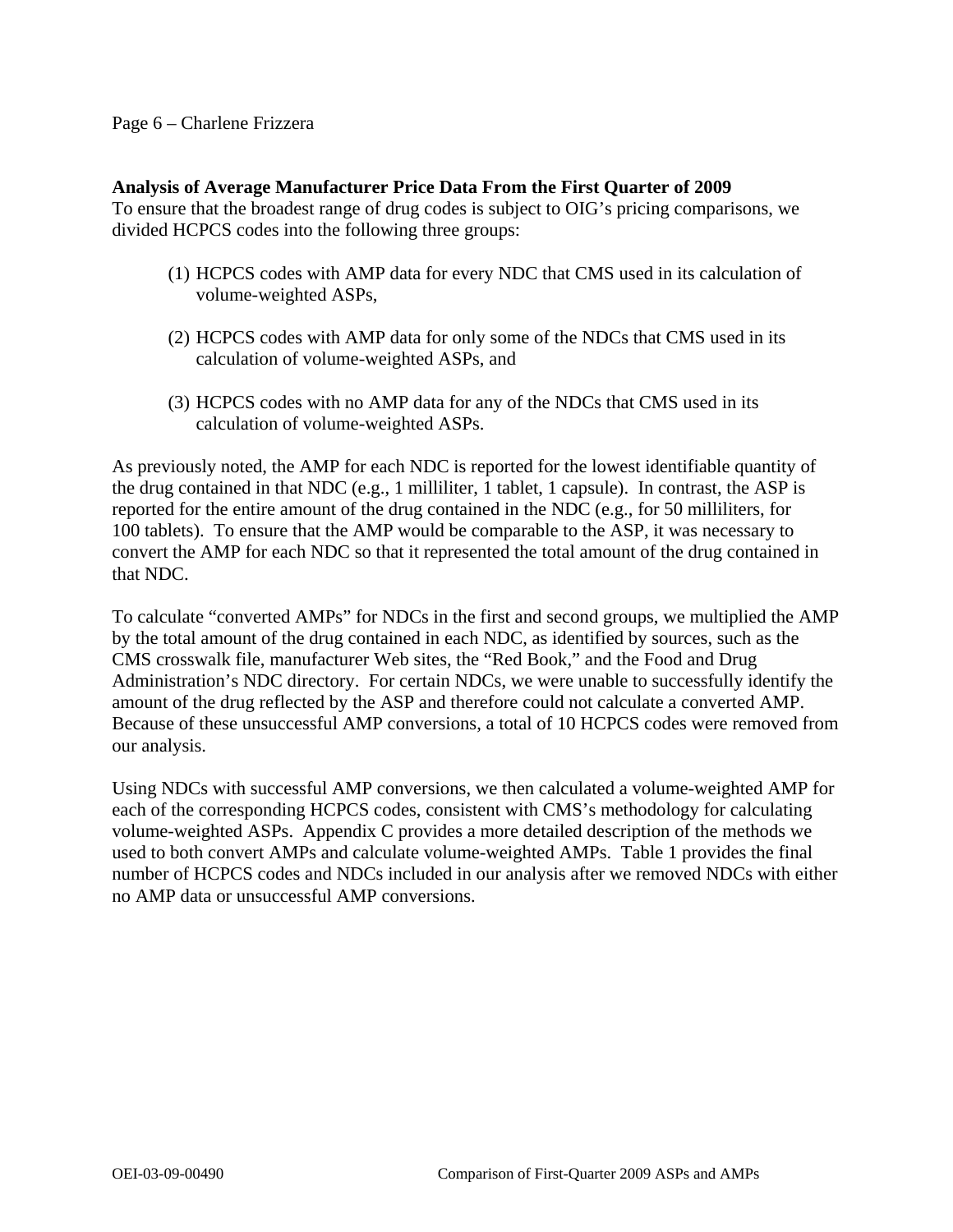## Page 7 – Charlene Frizzera

| <b>Availability of AMP Data for HCPCS Code</b> | Number of<br><b>HCPCS Codes</b> | Number of<br><b>NDCs</b> |
|------------------------------------------------|---------------------------------|--------------------------|
| Complete AMP Data                              | 360                             | 1,635                    |
| Partial AMP Data                               | 93                              | 893                      |
| No AMP Data                                    | 61                              | 249                      |

#### **Table 1: Number of Drug Codes and NDCs Included in OIG's Pricing Comparison**

Source: OIG analysis of first-quarter 2009 ASP and AMP data, 2009.

# **Comparing First-Quarter 2009 Volume-Weighted ASPs to Volume-Weighted AMPs**

For each of the HCPCS codes included in our study, we compared the volume-weighted ASP and AMP and determined whether the ASP for the code exceeded the AMP by at least 5 percent.

For those HCPCS codes that met or exceeded the 5-percent threshold, we reviewed the associated NDCs to verify the accuracy of the billing unit information. According to our review, NDCs for five codes had billing unit information in CMS's crosswalk file that may not have accurately reflected the number of billing units actually contained in the NDC. Because volume-weighted ASPs and AMPs are calculated using this billing unit information, we could not be certain that the results for these codes were correct. Therefore, we did not consider these five HCPCS codes as having met the 5-percent threshold.

For the remaining HCPCS codes, we then estimated the monetary impact of lowering reimbursement to 103 percent of the AMP.[16](#page-6-0) For each of the HCPCS codes that met the 5-percent threshold, we calculated 103 percent of the volume-weighted AMP and subtracted this amount from the third-quarter 2009 reimbursement amount for the HCPCS code, which is equal to 106 percent of the volume-weighted ASP. To estimate the financial effect for the third quarter of 2009, we then multiplied the difference by one-fourth of the number of services that were allowed by Medicare for each HCPCS code in 2008, as reported in PBAR.<sup>[17](#page-6-1)</sup> This estimate assumes that the number of services that were allowed by Medicare in 2008 remained consistent from one quarter to the next and that there were no significant changes in utilization between 2008 and 2009.

**Identifying Codes That Would Have Met the 5-Percent Threshold in Previous Quarters**  We determined whether codes meeting the 5-percent threshold in the first quarter of 2009 would have also met the 5-percent threshold in any of the four previous quarters, dating back to the first quarter of 2008.

<span id="page-6-0"></span> $\overline{a}$  $16$  Section 1847A(d)(3)(C) of the Act directs the Secretary to replace payment amounts for drugs that meet the 5-percent threshold with the lesser of the widely available market price for the drug (if any) or 103 percent of the AMP. For the purposes of this study, we used 103 percent of the AMP to estimate the impact of lowering reimbursement amounts. If widely available market prices had been available for these drugs and lower than

<sup>103</sup> percent of the AMP, the savings estimate presented in this report would have been greater.

<span id="page-6-1"></span> $172008$  PBAR data were downloaded on July 8, 2009.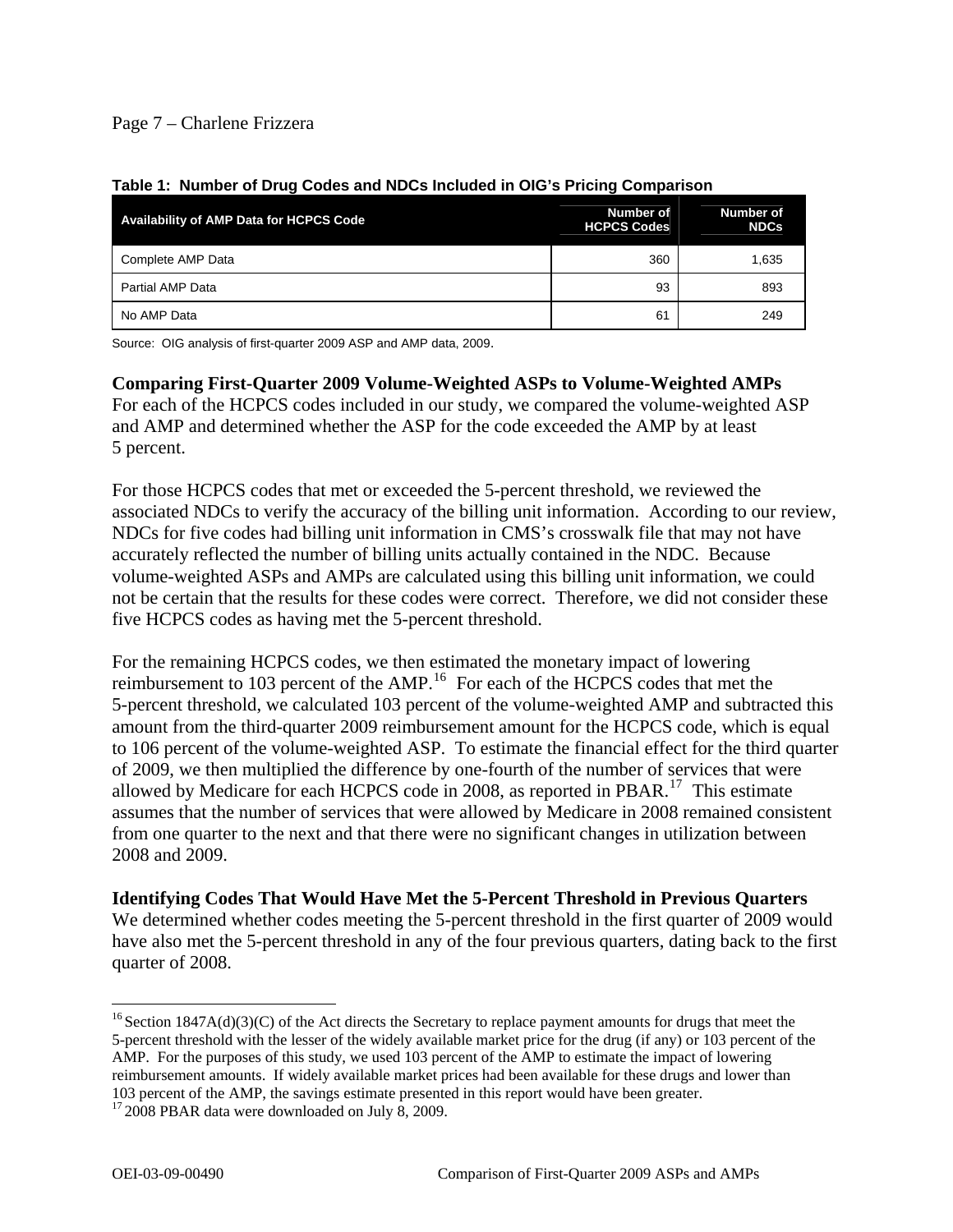#### **Limitations**

We did not verify the accuracy of manufacturer-reported ASP and AMP data, nor did we verify the underlying methodology used by manufacturers to calculate ASPs and AMPs. Furthermore, we did not verify the accuracy of CMS's crosswalk files or examine NDCs that CMS opted to exclude from its calculation of Part B drug reimbursement amounts.

Manufacturers are required to submit their quarterly ASP and AMP data to CMS 30 days after the close of the quarter. Our analyses were performed on ASP and AMP data compiled by CMS soon after that deadline. We did not determine whether manufacturers provided additional or revised pricing data to CMS at a later date.

### **Standards**

This study was conducted in accordance with the "Quality Standards for Inspections" approved by the Council of the Inspectors General on Integrity and Efficiency.

### **RESULTS**

### **Of the 360 Drug Codes With Complete AMP Data, Volume-Weighted ASPs for 14 Exceeded the Volume-Weighted AMPs by at Least 5 Percent**

Consistent with sections 1847A(d)(2)(B) and 1847A(d)(3) of the Act, OIG compared ASPs to AMPs to identify instances in which the ASP for a particular drug exceeded the AMP by a threshold of 5 percent. In the first quarter of 2009, 14 of the 360 HCPCS codes with complete AMP data (4 percent) met this 5-percent threshold. A list of the 14 HCPCS codes, including their descriptions and HCPCS dosage amounts, is presented in Appendix D.

Table 2 describes the extent to which ASPs exceeded AMPs for the 14 HCPCS codes.<sup>[18](#page-7-0)</sup> For three of the codes, volume-weighted ASPs exceeded volume-weighted AMPs by 20 percent or more. The ASP for one of these codes was more than double the AMP.

Over three-fourths of the HCPCS codes (11 of 14) also met the 5-percent threshold in one or more quarters of 2008. For two HCPCS codes (J1364 and Q0169), ASPs exceeded AMPs in each of the past five quarters, dating back to the first quarter of 2008. An additional two HCPCS codes met the 5-percent threshold in four of the past five quarters. Table 3 presents a breakdown of the 11 HCPCS codes that were also eligible for price adjustments in 2008.

<span id="page-7-0"></span> $18$  Because of the confidential nature of ASP data, the information in the table is presented in ranges.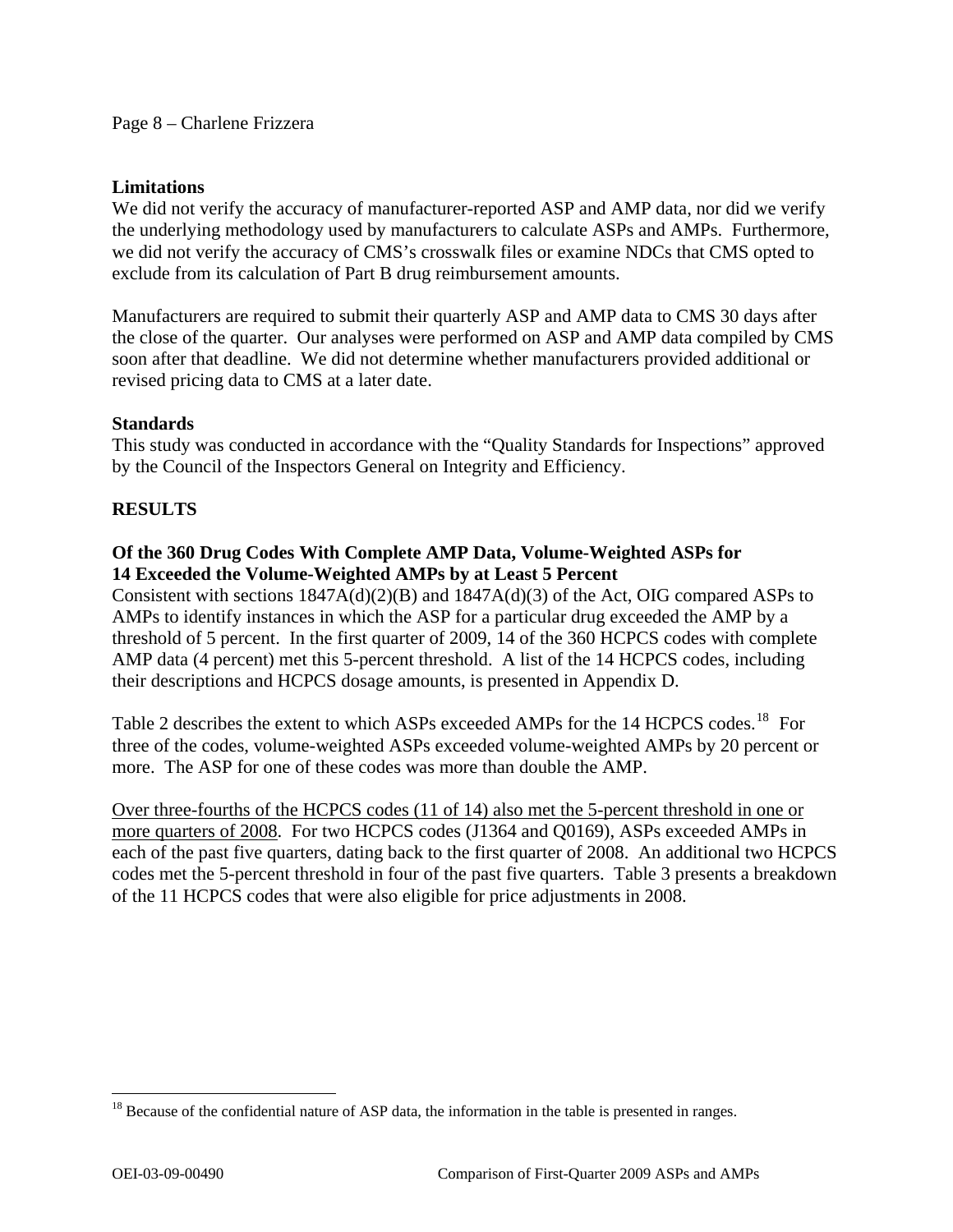### Page 9 – Charlene Frizzera

| <b>Percentage by Which ASP</b><br><b>Exceeded AMP</b> | <b>Number of HCPCS</b><br>Codes |
|-------------------------------------------------------|---------------------------------|
| 5.00%-9.99%                                           | 8                               |
| 10.00%-19.99%                                         | 3                               |
| 20.00%-29.99%                                         | 1                               |
| 30.00%-39.99%                                         | O                               |
| 40.00%-49.99%                                         | 1                               |
| 50.00%-59.99%                                         | O                               |
| 60.00%-69.99%                                         | 0                               |
| 70.00%-79.99%                                         | 0                               |
| 80.00%-89.99%                                         | O                               |
| 90.00%-99.99%                                         | O                               |
| 100% and above                                        | 1                               |
| Total                                                 | 14                              |

| Table 2: Extent to Which ASPs Exceeded AMPs for |  |
|-------------------------------------------------|--|
| 14 HCPCS Codes With Complete AMP Data           |  |

Source: OIG analysis of first-quarter 2009 ASP and AMP data, 2009.

#### **Table 3: Eleven HCPCS Codes That Met the 5-Percent Threshold in the First Quarter of 2009 and Previous Quarters Using Complete AMP Data**

|                      | OIG Reports Comparing ASP and AMP |                           |                          |                           |                                 |
|----------------------|-----------------------------------|---------------------------|--------------------------|---------------------------|---------------------------------|
| <b>HCPCS</b><br>Code | <b>First</b><br>Quarter<br>2009   | Fourth<br>Quarter<br>2008 | Third<br>Quarter<br>2008 | Second<br>Quarter<br>2008 | <b>First</b><br>Quarter<br>2008 |
| J1364                | X                                 | X                         | X                        | X                         | X                               |
| Q0169                | X                                 | X                         | X                        | X                         | X                               |
| J8515                | X                                 | X                         | X                        | X                         |                                 |
| J9225                | X                                 | X                         | X                        | X                         |                                 |
| J2765                | X                                 | X                         | X                        |                           |                                 |
| J0475                | X                                 | X                         |                          |                           |                                 |
| J2597                | X                                 | X                         |                          |                           |                                 |
| J7500                | X                                 |                           | X                        |                           |                                 |
| Q0175                | X                                 |                           |                          | $X^*$                     |                                 |
| Q0176                | X                                 |                           |                          | $X^*$                     |                                 |
| J1955                | X                                 |                           |                          |                           | X                               |

\*These codes previously met the 5-percent threshold during the specified quarters based on partial AMP data. Source: OIG analysis of ASP and AMP data from the first quarter of 2009 and all four quarters of 2008.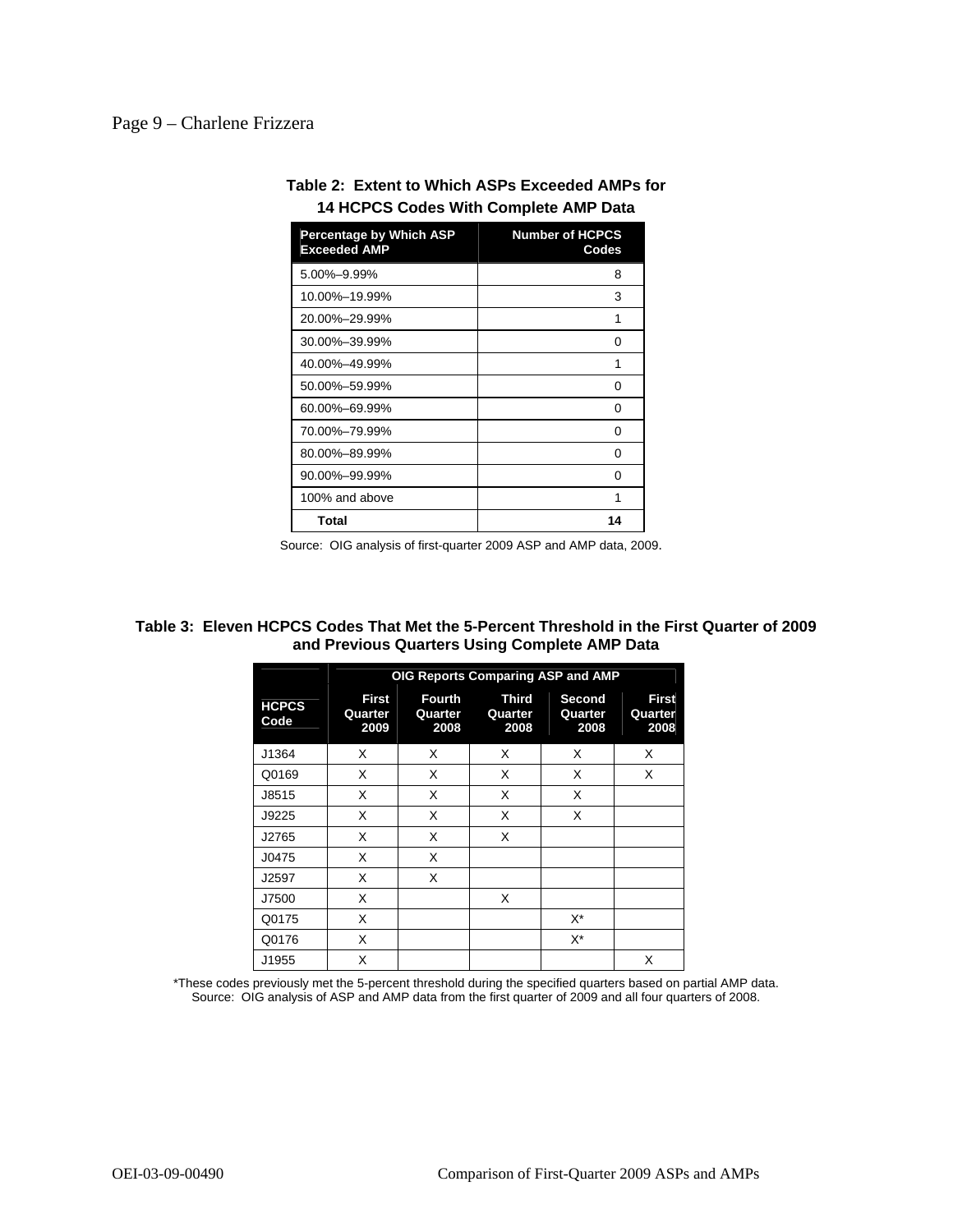### Page 10 – Charlene Frizzera

Lowering reimbursement amounts for the 14 HCPCS codes to 103 percent of the AMPs would have reduced Medicare allowances by almost \$1 million in the third quarter of 2009. Sections 1847A(d)(3)(A) and (B) of the Act provide that the Secretary may disregard the ASP pricing methodology for a drug with an ASP that exceeds the AMP by at least 5 percent. Pursuant to section  $1847A(d)(3)(C)$  of the Act, "... the Secretary shall, effective as of the next quarter, substitute for the amount of payment . . . the lesser of (i) the widely available market price . . . (if any); or (ii) 103 percent of the average manufacturer price  $\dots$ ."<sup>[19](#page-9-0)</sup> In this study, we identified 14 HCPCS codes that met the 5-percent threshold specified in the Act. If reimbursement amounts for these 14 codes had been based on 103 percent of the AMPs during the third quarter of 2009, we estimate that Medicare expenditures would have been reduced by \$939,000 in that quarter alone.<sup>[20](#page-9-1) [21](#page-9-2)</sup>

Two of the fourteen HCPCS codes accounted for 97 percent of the estimated savings. If the reimbursement amounts for codes J9225 and J0475 had been based on 103 percent of the AMPs during the third quarter of 2009, Medicare expenditures would have been reduced by an estimated \$513,000 and \$402,000, respectively.

### **Of the 93 Drug Codes With Partial AMP Data, Volume-Weighted ASPs for 9 Exceeded the Volume-Weighted AMPs by at Least 5 Percent**

In addition to examining HCPCS codes with complete AMP data, we examined 93 HCPCS codes for which only partial AMP data were available. ASPs for 9 of these 93 HCPCS codes (10 percent) exceeded the AMPs by at least 5 percent in the first quarter of 2009. A list of the 9 HCPCS codes, including their descriptions and HCPCS dosage amounts, is presented in Appendix E.

Table 4 describes the extent to which ASPs exceeded AMPs for the nine HCPCS codes.<sup>[22](#page-9-3)</sup> For almost half of the codes (four of nine), volume-weighted ASPs exceeded volume-weighted AMPs by 20 percent or more. The ASPs for two of these codes were more than double the AMPs.

1

<span id="page-9-0"></span> $19$  For the purposes of this study, we used 103 percent of the AMP to estimate the impact of lowering reimbursement amounts. If widely available market prices had been available for these drugs and lower than 103 percent of the

<span id="page-9-1"></span>AMP, the savings estimates presented in this report would have been greater.<br><sup>20</sup> This savings estimate assumes that the number of services that were allowed by Medicare in 2008 remained consistent from one quarter to the next and that there were no significant changes in utilization between 2008 and 2009.

<span id="page-9-3"></span><span id="page-9-2"></span><sup>&</sup>lt;sup>21</sup> One of the fourteen HCPCS codes was not listed in the 2008 PBAR file. An additional three HCPCS codes were listed in the PBAR file but had zero services. As a result, savings estimates were not calculated for these four codes. 22 The information in the table is presented in ranges because of the confidential nature of ASP data.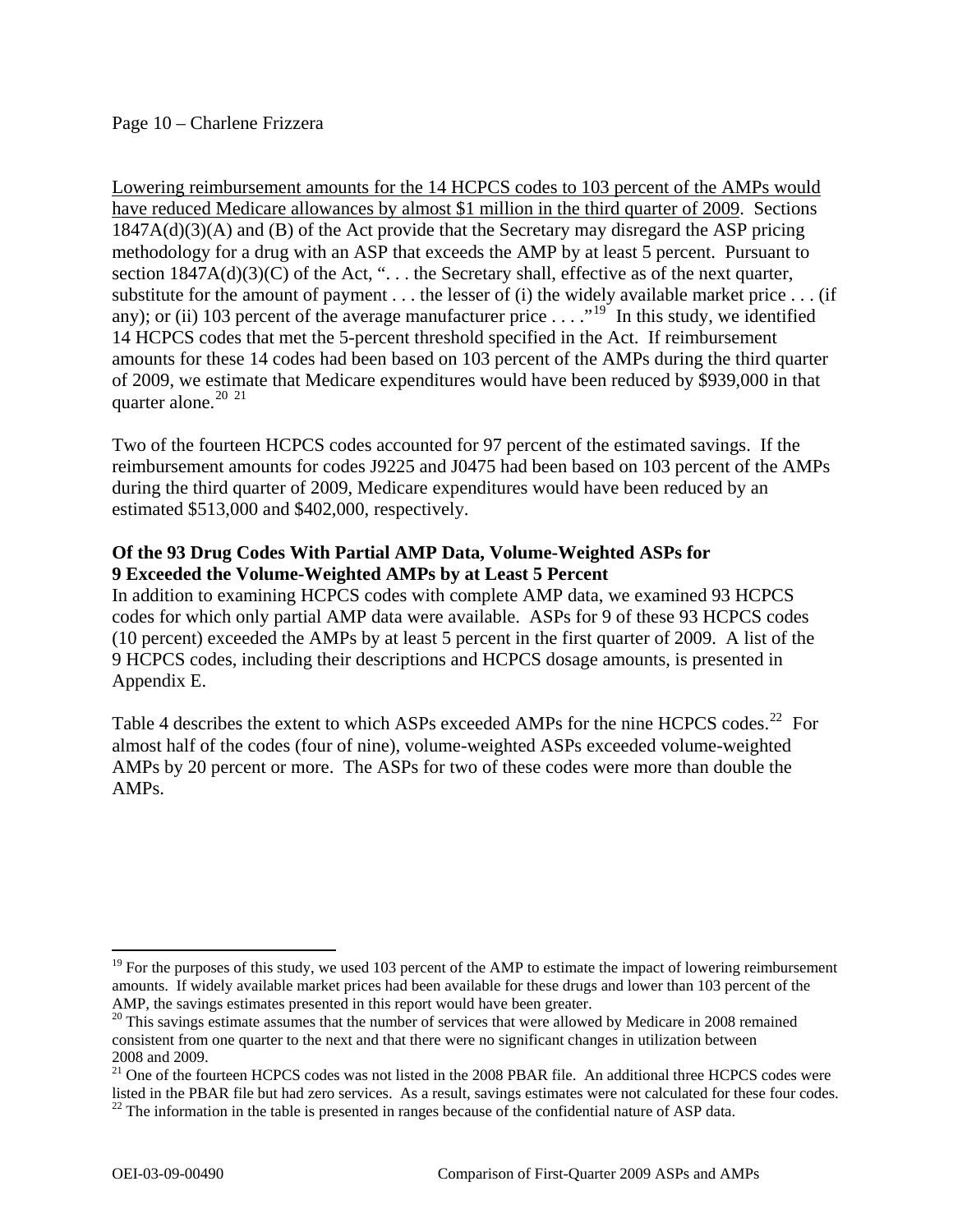#### Page 11 – Charlene Frizzera

| <b>Percentage by Which ASP</b><br><b>Exceeded AMP</b> | <b>Number of HCPCS</b><br>Codes |
|-------------------------------------------------------|---------------------------------|
| 5.00%-9.99%                                           | 2                               |
| 10.00%-19.99%                                         | 3                               |
| 20.00%-29.99%                                         | ŋ                               |
| 30.00%-39.99%                                         | O                               |
| 40.00%-49.99%                                         | 0                               |
| 50.00%-59.99%                                         | O                               |
| 60.00%-69.99%                                         | ŋ                               |
| 70.00%-79.99%                                         | 2                               |
| 80.00%-89.99%                                         | 0                               |
| 90.00%-99.99%                                         | ŋ                               |
| 100% and above                                        | 2                               |
| Total                                                 | 9                               |

**Table 4: Extent to Which ASPs Exceeded AMPs for Nine HCPCS Codes With Partial AMP Data** 

Source: OIG analysis of first-quarter 2009 ASP and AMP data, 2009.

All nine of the HCPCS codes with partial AMP data also met the 5-percent threshold in one or more quarters of 2008. For three HCPCS codes (J0560, J1190, and J2310), ASPs exceeded AMPs in each of the past five quarters, dating back to the beginning of 2008. Another two HCPCS codes met the 5-percent threshold in four of the past five quarters. Table 5 presents a breakdown of the nine HCPCS codes that were also eligible for price adjustments in 2008.

#### **Table 5: Nine HCPCS Codes That Met the 5-Percent Threshold in the First Quarter of 2009 and Previous Quarters Using Partial AMP Data**

|                      | OIG Reports Comparing ASP and AMP |                                  |                          |                           |                          |
|----------------------|-----------------------------------|----------------------------------|--------------------------|---------------------------|--------------------------|
| <b>HCPCS</b><br>Code | First<br>Quarter<br>2009          | <b>Fourth</b><br>Quarter<br>2008 | Third<br>Quarter<br>2008 | Second<br>Quarter<br>2008 | First<br>Quarter<br>2008 |
| J0560                | x                                 | Х                                | X                        | X                         | X                        |
| J1190                | X                                 | X                                | X                        | X                         | X                        |
| J2310                | X                                 | X                                | X                        | X                         | X                        |
| J1642                | X                                 | X                                | X                        | X                         |                          |
| J0170                | X                                 | X                                | X                        |                           | X                        |
| Q9965                | X                                 | X                                | X                        |                           |                          |
| Q9966                | X                                 | X                                | X                        |                           |                          |
| J7506                | X                                 |                                  | X                        | X                         |                          |
| Q9967                | X                                 | X                                |                          |                           |                          |

Note: All of these codes met the 5-percent threshold during 2008 using partial AMP data. Source: OIG analysis of ASP and AMP data from the first quarter of 2009 and all four quarters of 2008.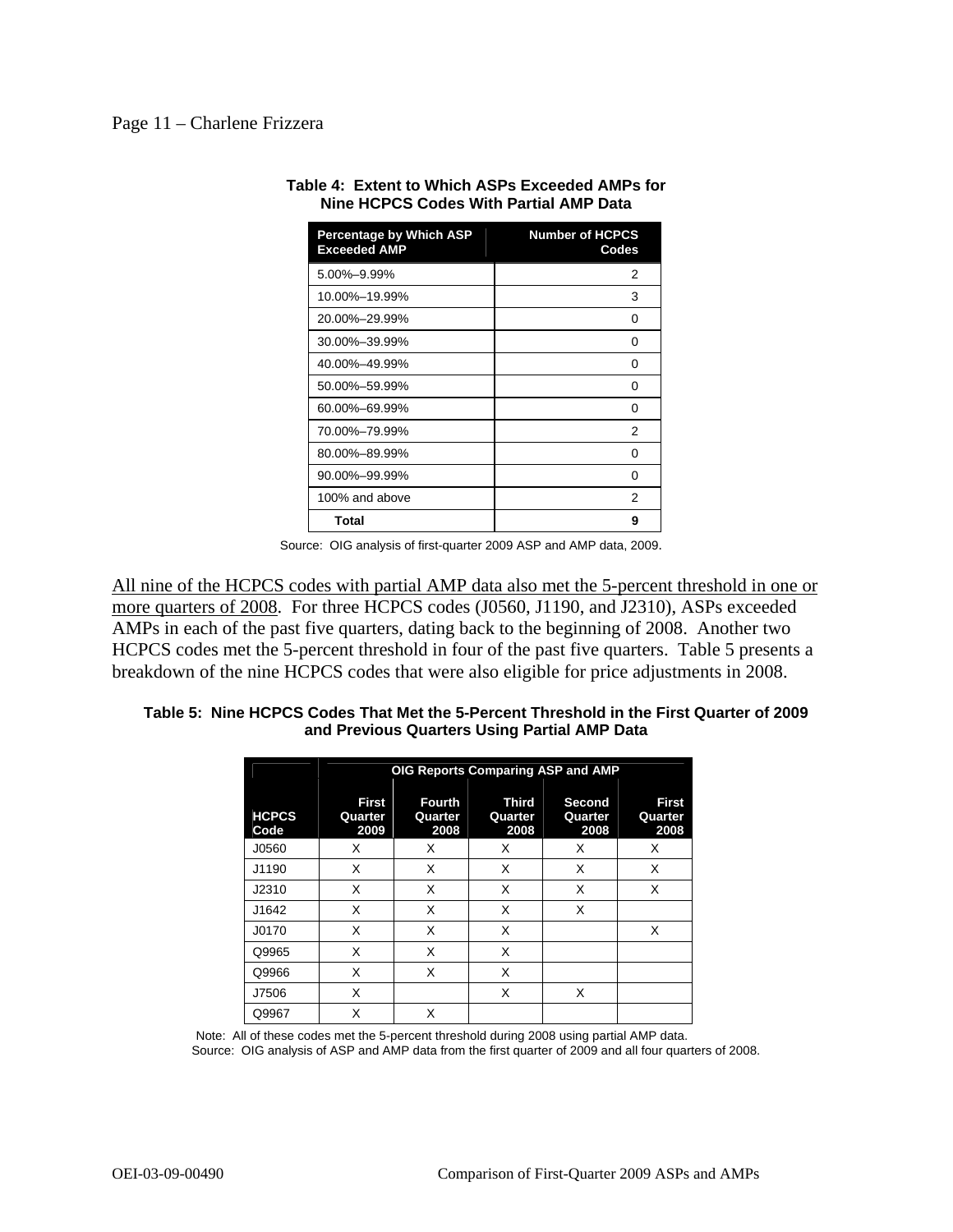### Page 12 – Charlene Frizzera

Lowering reimbursement amounts for the nine HCPCS codes to 103 percent of the AMPs would have reduced Medicare allowances by an estimated \$2.8 million in the third quarter of 2009.<sup>[23](#page-11-0)</sup> Two of the nine HCPCS codes accounted for over 80 percent of the \$2.8 million. If the reimbursement amounts for codes Q9965 and Q9967 had been based on 103 percent of the AMPs during the third quarter of 2009, Medicare expenditures would have been reduced by an estimated \$1.7 million and \$591,000, respectively.

### **Pricing Comparisons Could Not Be Performed on 61 Drug Codes Because No AMP Data Were Available**

For 61 HCPCS codes, OIG could not compare ASPs and AMPs because there were no AMP data for any of the 249 NDCs that CMS used when calculating drug reimbursement amounts for these codes. In 2008, Medicare allowances for these 61 codes totaled \$[25](#page-11-2)1 million.<sup>25</sup>

Almost one-fifth of NDCs without AMP data belonged to manufacturers with Medicaid drug rebate agreements.<sup>[26](#page-11-3)</sup> Manufacturers for 17 percent of the NDCs without AMP data (43 of 249) participated in the Medicaid drug rebate program as of the first quarter of 2009 and were therefore generally required to submit AMP data for their covered outpatient drugs.<sup>[27](#page-11-4)</sup>  $^{28}$  $^{28}$  $^{28}$  Almost 45 percent of these 43 NDCs belonged to only two manufacturers.

Manufacturers for the remaining 206 of 249 NDCs did not participate in the Medicaid drug rebate program and therefore were not required to submit AMP data.

## **CONCLUSION**

1

To monitor Medicare reimbursement amounts based on ASPs and consistent with sections  $1847A(d)(2)(B)$  and  $1847A(d)(3)$  of the Act, OIG compared ASPs and AMPs to identify instances in which the ASP for a particular drug exceeded the AMP by at least 5 percent. This is OIG's 13th report comparing ASPs and AMPs, and it examines HCPCS codes with AMP data for every NDC that CMS used to establish reimbursement amounts, as well as HCPCS codes with only partial AMP data.

<span id="page-11-0"></span> $^{23}$  For the purposes of this study, we used 103 percent of the AMP to estimate the impact of lowering reimbursement amounts. If widely available market prices had been available for these drugs and had been lower than 103 percent of the AMP, the savings estimates presented in this report would have been greater.

<span id="page-11-1"></span><sup>&</sup>lt;sup>24</sup> This savings estimate assumes that the number of services that were allowed by Medicare in 2008 remained consistent from one quarter to the next and that there were no significant changes in utilization between 2008 and 2009.

<span id="page-11-2"></span><sup>&</sup>lt;sup>25</sup> Of the 61 HCPCS codes with no associated AMP data, 15 were not listed in the 2008 PBAR file. As a result, these codes were not included in the total Medicare allowances for the year.<br><sup>26</sup> To determine whether a manufacturer participated in the Medicaid drug rebate program, we consulted the list of

<span id="page-11-3"></span>participating drug companies posted on CMS's Web site.

<span id="page-11-4"></span> $^{27}$  Although manufacturers with rebate agreements are required to submit AMP data for their covered outpatient drugs, there may be valid reasons why an AMP was not provided for a specific NDC in a given quarter. For example, a manufacturer may not have been required to submit an AMP if the drug product had been terminated and there was no drug utilization during the quarter.

<span id="page-11-5"></span><sup>&</sup>lt;sup>28</sup> These 43 NDCs were crosswalked to 22 HCPCS codes.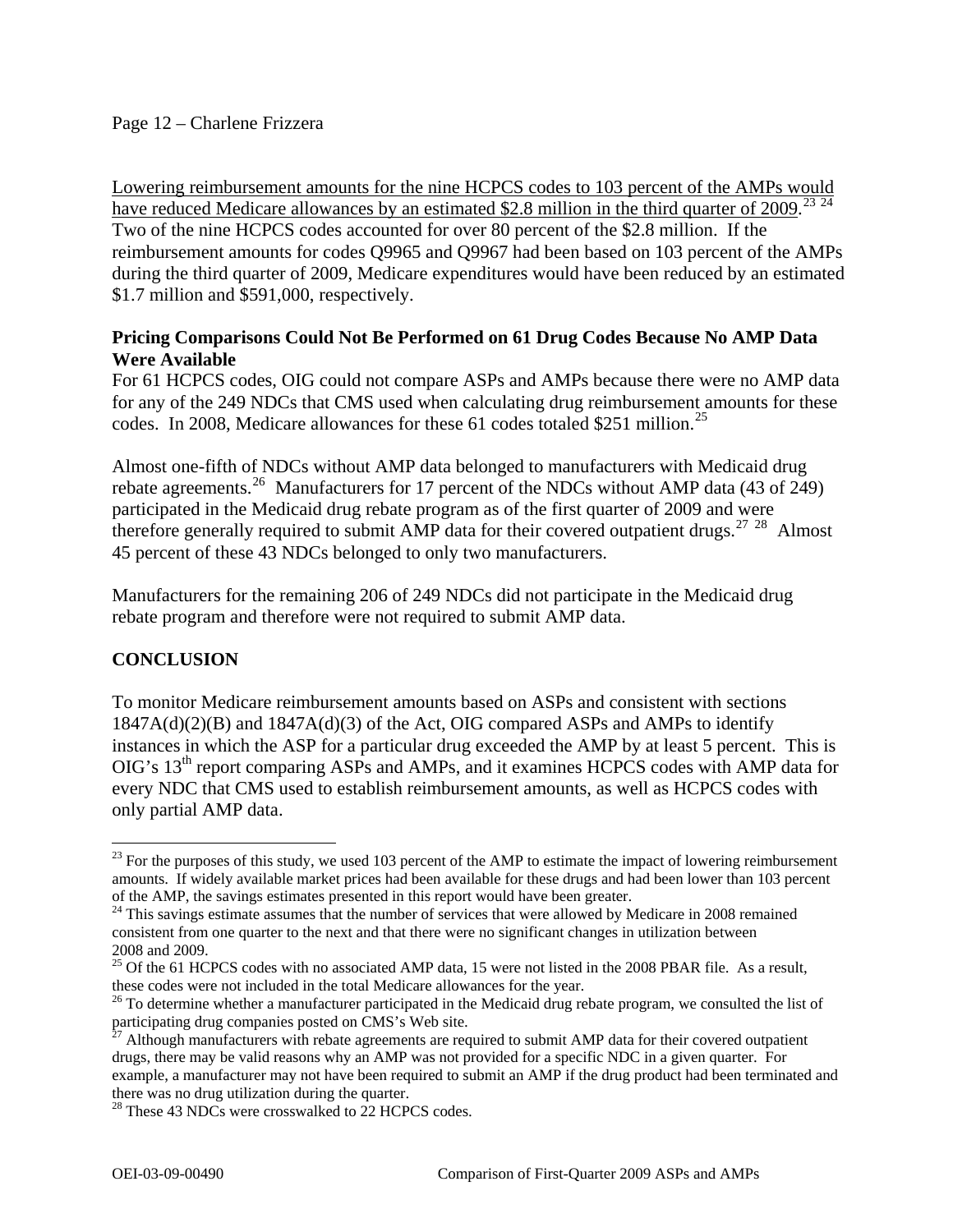#### Page 13 – Charlene Frizzera

In the first quarter of 2009, we identified a total of 23 HCPCS codes that met the threshold for price adjustment. Of these 23 HCPCS codes, 20 were previously identified by OIG as having ASPs that exceeded the AMPs by at least 5 percent. Finally, we could not compare ASPs and AMPs for 61 HCPCS codes because AMP data were not submitted for any of the NDCs that CMS used to calculate reimbursement. Manufacturers for almost one-fifth of these NDCs had Medicaid drug rebate agreements and were therefore generally required to submit AMPs. OIG will continue to work with CMS to evaluate and pursue appropriate actions against those manufacturers that fail to submit required data.

Some of OIG's previous reports comparing ASPs and AMPs have contained recommendations, which we continue to support.<sup>[29](#page-12-0)</sup> We are not making additional recommendations in this report and, as such, are issuing the report directly in final form. If you have comments or questions about this report, please provide them within 60 days. Please refer to report number OEI-03-09-00490 in all correspondence.

<span id="page-12-0"></span><sup>&</sup>lt;sup>29</sup> For example, OIG, "Comparison of Average Sales Prices and Average Manufacturer Prices: An Overview of 2007," OEI-03-08-00450, December 2008.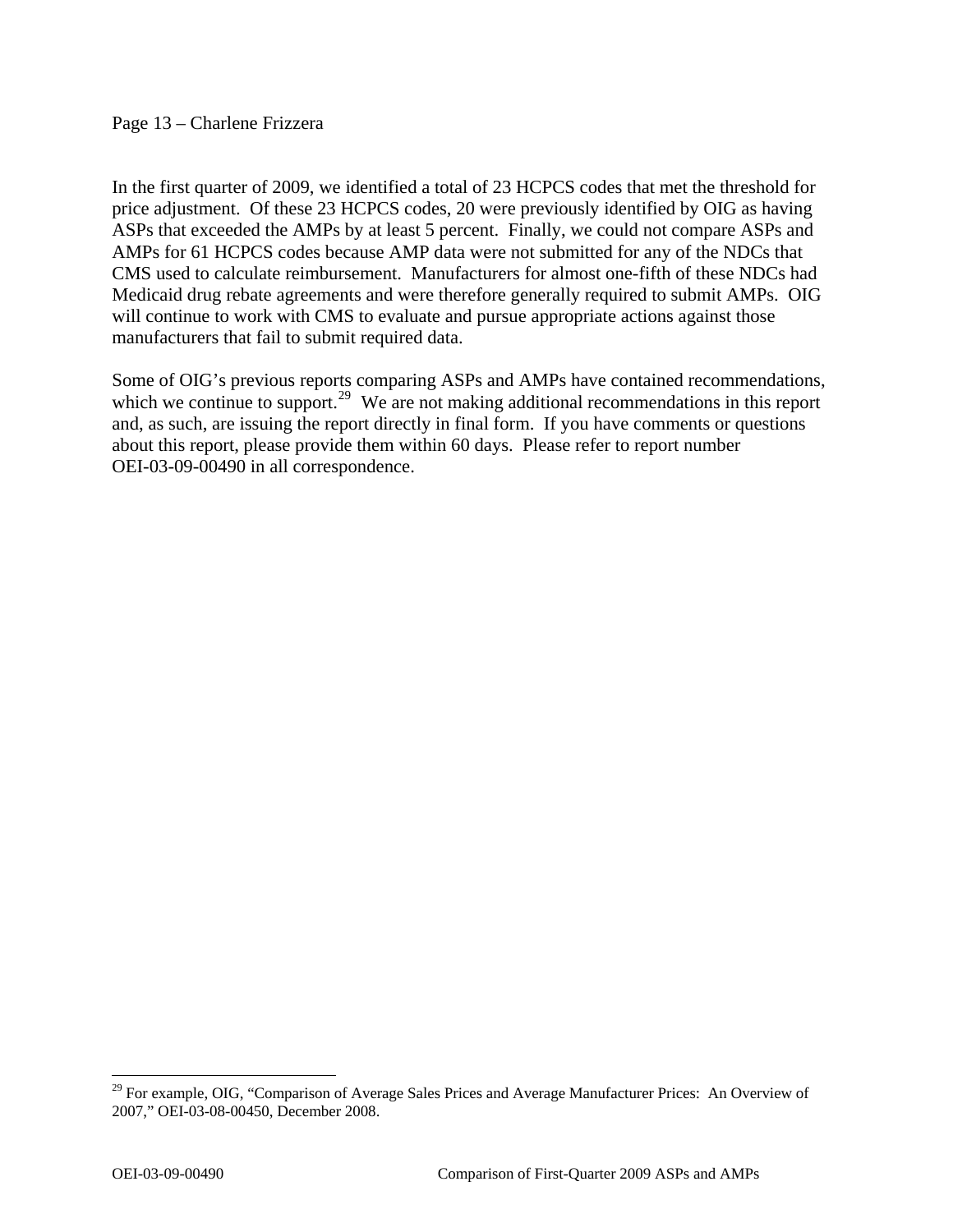Page 14 – Charlene Frizzera

### **APPENDIX A**

# **The Equation Used by the Centers for Medicare & Medicaid Services To Calculate Volume-Weighted Average Sales Prices On or After April 1, 2008**

A volume-weighted average sales price (ASP) is calculated for the dosage amount associated with the Healthcare Common Procedure Coding System (HCPCS) code. In the following equation, the "number of billing units" represents the number of HCPCS code doses that are contained in a national drug code (NDC).

*of HCPCS Co de For Dosage Amount*  **=** 

*Volume-Weighted ASP Sum of (ASP for NDC* \* *Number of NDCs Sold)*

*Sum of (Number of NDCs Sold* \* *Number of Billing Units in NDC)*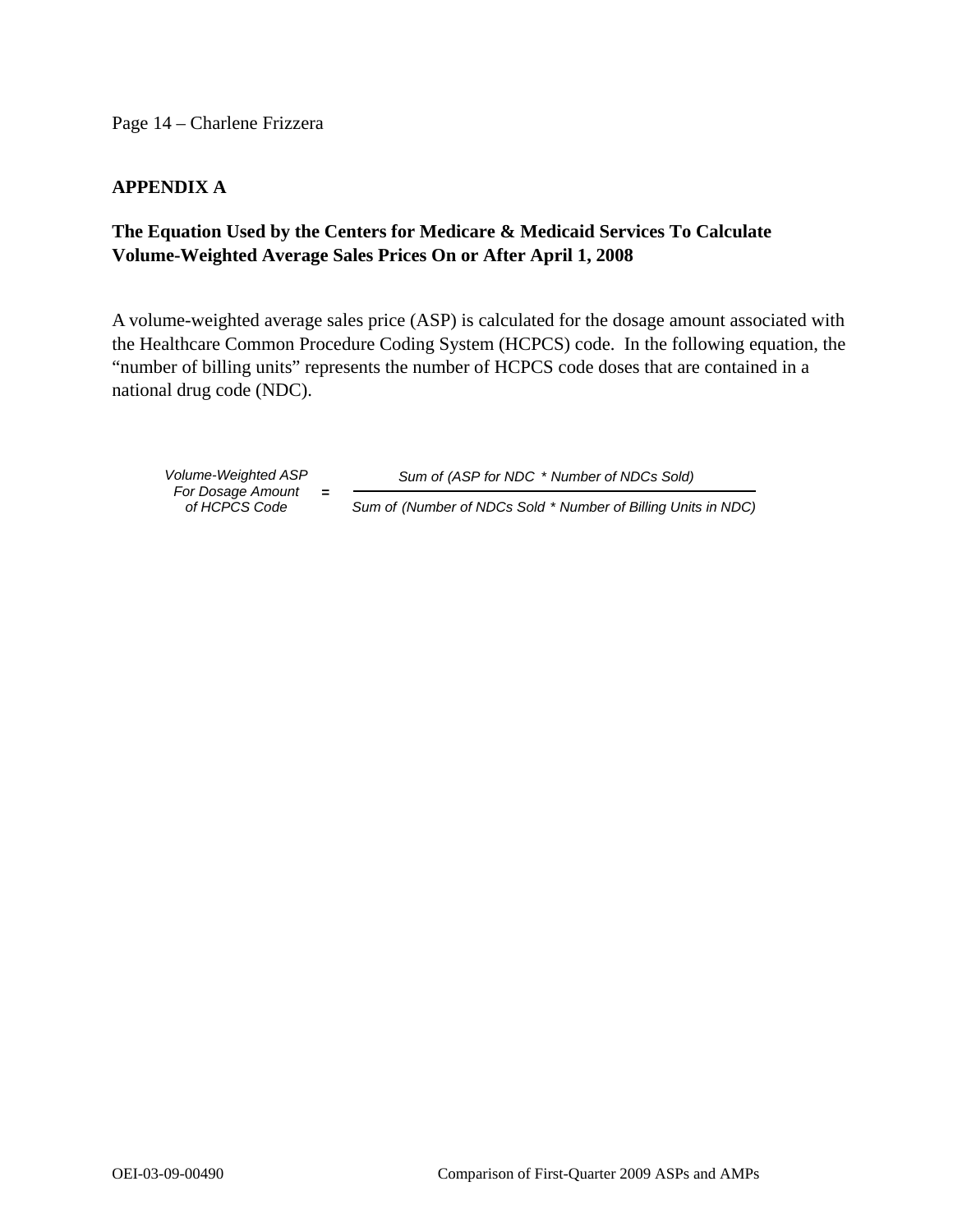#### Page 15 – Charlene Frizzera

### **APPENDIX B**

# **Previous Office of Inspector General Reports Comparing Average Sales Prices and Average Manufacturer Prices**

- "Monitoring Medicare Part B Drug Prices: A Comparison of Average Sales Prices to Average Manufacturer Prices" (OEI-03-04-00430), April 2006
- "Comparison of Fourth-Quarter 2005 Average Sales Prices to Average Manufacturer Prices: Impact on Medicare Reimbursement for Second Quarter 2006" (OEI-03-06-00370), July 2006
- "Comparison of Third-Quarter 2006 Average Sales Prices to Average Manufacturer Prices: Impact on Medicare Reimbursement for First Quarter 2007" (OEI-03-07-00140), July 2007
- "Comparison of First-Quarter 2007 Average Sales Prices to Average Manufacturer Prices: Impact on Medicare Reimbursement for Third Quarter 2007" (OEI-03-07-00530), September 2007
- "Comparison of Second-Quarter 2007 Average Sales Prices and Average Manufacturer Prices: Impact on Medicare Reimbursement for Fourth Quarter 2007" (OEI-03-08-00010), December 2007
- "Comparison of Third-Quarter 2007 Average Sales Prices and Average Manufacturer Prices: Impact on Medicare Reimbursement for First Quarter 2008" (OEI-03-08-00130), May 2008
- "Comparison of Fourth-Quarter 2007 Average Sales Prices and Average Manufacturer Prices: Impact on Medicare Reimbursement for Second Quarter 2008" (OEI-03-08-00340), August 2008
- "Comparison of Average Sales Prices and Average Manufacturer Prices: An Overview of 2007" (OEI-03-08-00450), December 2008
- "Comparison of First-Quarter 2008 Average Sales Prices and Average Manufacturer Prices: Impact on Medicare Reimbursement for Third Quarter 2008" (OEI-03-08-00530), December 2008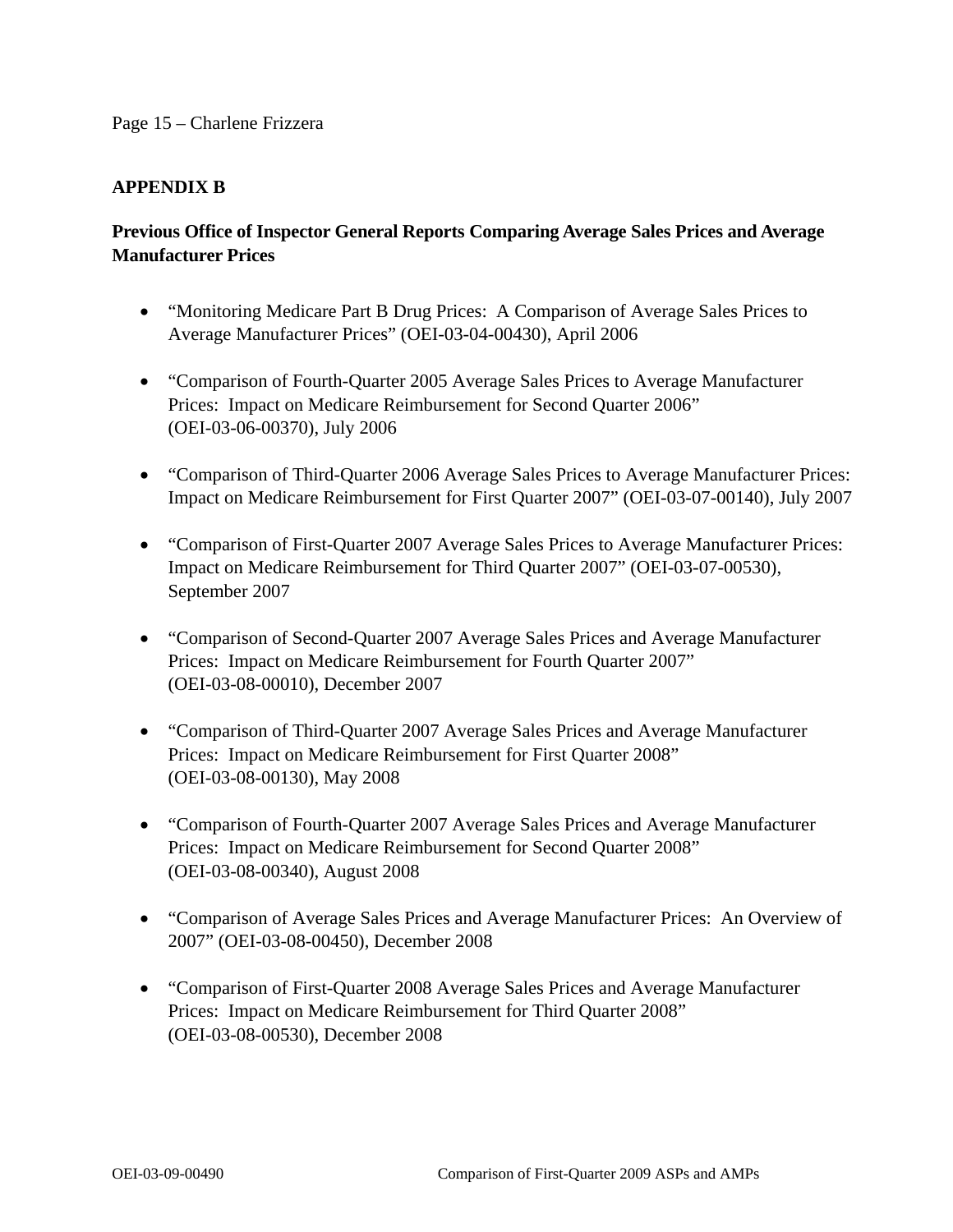### Page 16 – Charlene Frizzera

- "Comparison of Second-Quarter 2008 Average Sales Prices and Average Manufacturer Prices: Impact on Medicare Reimbursement for Fourth Quarter 2008" (OEI-03-09-00050), February 2009
- "Comparison of Third-Quarter 2008 Average Sales Prices and Average Manufacturer Prices: Impact on Medicare Reimbursement for First Quarter 2009" (OEI-03-09-00150), April 2009
- "Comparison of Fourth-Quarter 2008 Average Sales Prices and Average Manufacturer Prices: Impact on Medicare Reimbursement for Second Quarter 2009" (OEI-03-09-00340), August 2009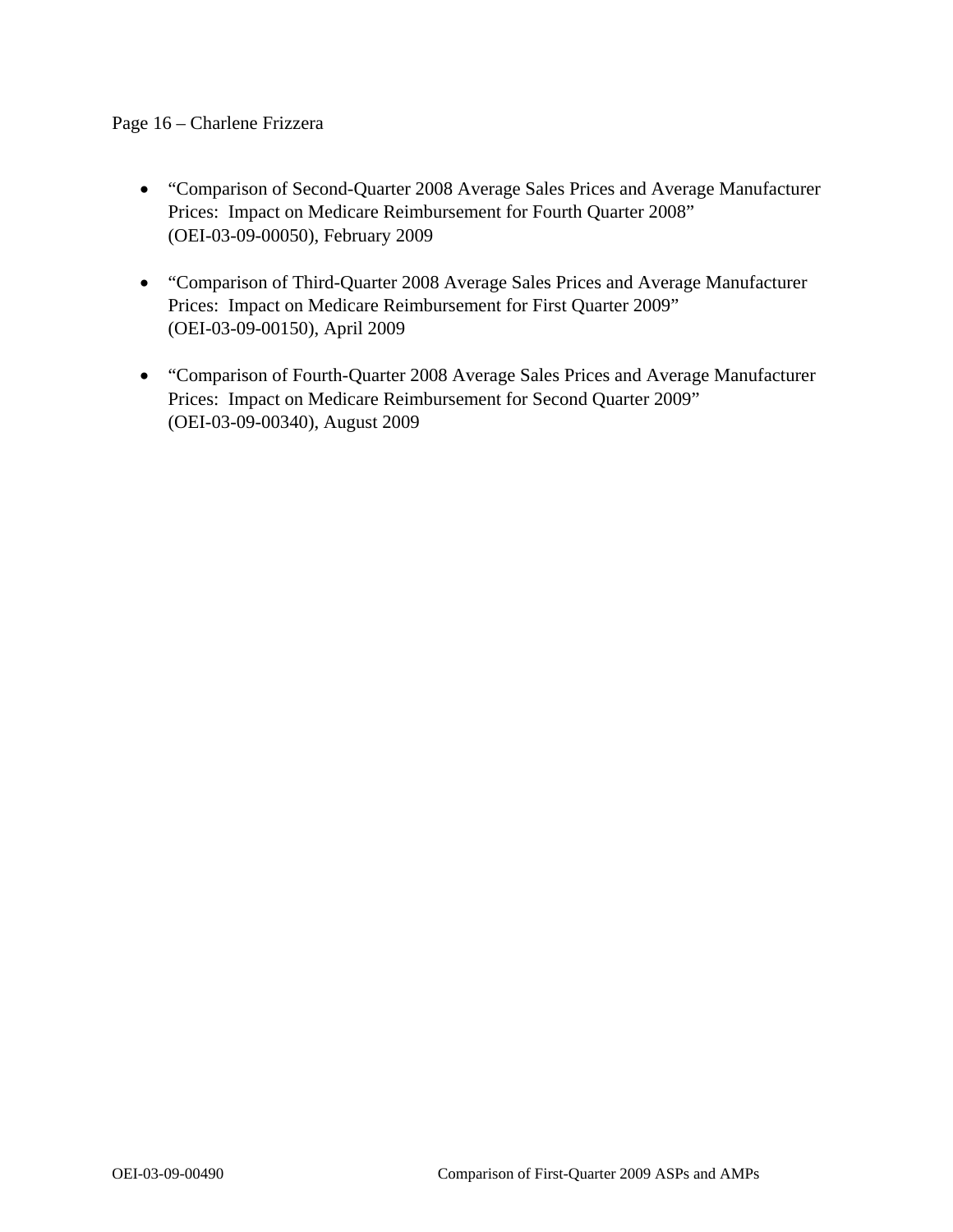# **APPENDIX C**

### **Detailed Methodology for Converting and Volume-Weighting Average Manufacturer Prices for the First Quarter of 2009**

Healthcare Common Procedure Coding System codes with complete average manufacturer price data. Of the 524 Healthcare Common Procedure Coding System (HCPCS) codes with reimbursement amounts based on average sales prices (ASP), 369 had average manufacturer prices (AMP) for every national drug code (NDC) that the Centers for Medicare & Medicaid Services (CMS) used to calculate volume-weighted ASPs. These 369 HCPCS codes represented 1,733 NDCs. For 13 NDCs, we could not successfully identify the amount of the drug reflected by the ASP and therefore could not calculate a converted AMP. These 13 NDCs were crosswalked to nine HCPCS codes. We did not include these nine HCPCS codes (98 NDCs) in our final analysis.

Using the converted AMPs for the remaining 1,635 NDCs, we then calculated a volumeweighted AMP for each of the remaining 360 HCPCS codes consistent with CMS's methodology for calculating volume-weighted ASPs.

HCPCS codes with partial AMP data. There were 94 HCPCS codes with AMP data for only some of the NDCs that CMS used in its calculation of volume-weighted ASPs. These 94 HCPCS codes represented a total of 1,353 NDCs. AMP data were either missing or unavailable for 451 of these NDCs, which were then excluded from our calculation of volume-weighted  $AMPs.<sup>30</sup>$  $AMPs.<sup>30</sup>$  $AMPs.<sup>30</sup>$ 

We calculated converted AMPs for each of the remaining 902 NDCs. For nine of the nine hundred and two NDCs, we could not successfully identify the amount of the drug reflected by the ASP and therefore could not calculate a converted AMP. We removed these 9 NDCs from our analysis.<sup>[31](#page-16-1)</sup> As a result, one HCPCS code no longer had any NDCs with AMP data. Therefore, this HCPCS code was removed from our analysis.

Using the converted AMPs for the remaining 893 NDCs, we then calculated a volume-weighted AMP for each of the remaining 93 HCPCS codes consistent with CMS's methodology for calculating volume-weighted ASPs.

<u>.</u>

<span id="page-16-0"></span><sup>&</sup>lt;sup>30</sup> Although AMP data for these 451 NDCs were excluded from our calculation of volume-weighted AMPs, the corresponding ASPs were not excluded from the volume-weighted ASPs as determined by CMS. Volume-weighted ASPs remained the same, regardless of the availability of AMP data.

<span id="page-16-1"></span><sup>&</sup>lt;sup>31</sup> Although we removed NDCs with problematic AMP conversions, we did not remove the corresponding HCPCS codes, provided that other NDCs for those drug codes had usable AMP data. This differs from our analysis of HCPCS codes with complete AMP data, in which we removed not only the NDCs with problematic AMP conversions, but also the corresponding HCPCS codes.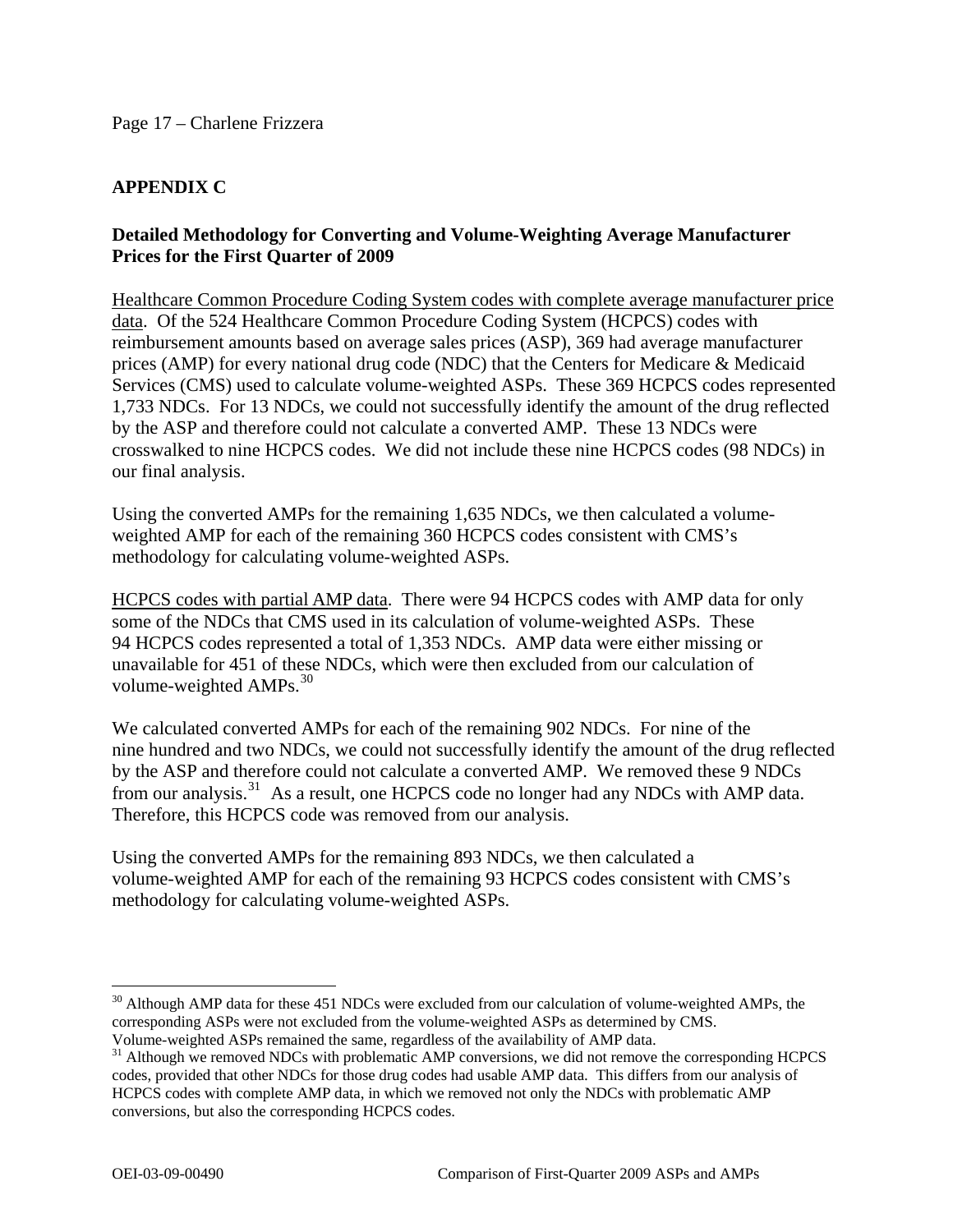Page 18 – Charlene Frizzera

HCPCS codes with no AMP data. For 61 HCPCS codes, there were no AMP data for any of the NDCs that CMS used in its calculation of volume-weighted ASPs. These 61 HCPCS codes represented 249 NDCs.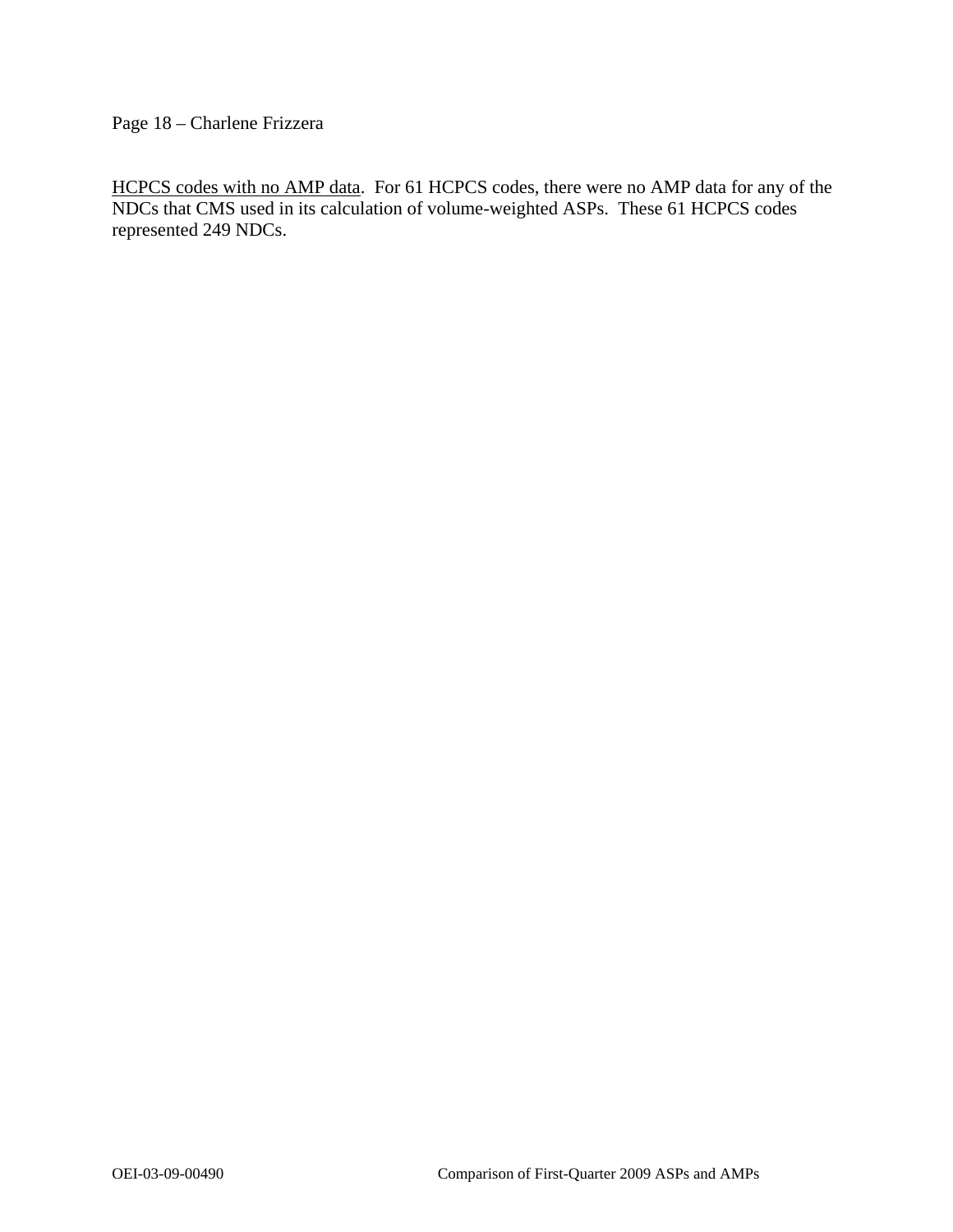# Page 19 – Charlene Frizzera

### **APPENDIX D**

### **Fourteen Drug Codes With Complete Average Manufacturer Price Data That Met the 5-Percent Threshold in the First Quarter of 2009**

| Drug<br>Code | <b>Short Description</b>       | <b>Drug Code Dosage</b> |
|--------------|--------------------------------|-------------------------|
| J0475        | Baclofen injection             | $10 \text{ mg}$         |
| J1230        | Methadone injection            | 10 <sub>mg</sub>        |
| J1364        | Erythro lactobionate           | 500 mg                  |
| J1655        | Tinzaparin sodium              | 1,000 units             |
| J1955        | Levocarnitine injection        | 1 g                     |
| J2597        | Desmopressin acetate injection | 1 mcg                   |
| J2765        | Metoclopramide HCI injection   | $10 \text{ mg}$         |
| J3470        | Hyaluronidase injection        | 150 units               |
| J7500        | Azathioprine, oral             | 50 mg                   |
| J8515        | Cabergoline, oral              | $0.25$ mg               |
| J9225        | Histrelin implant              | 50 mg                   |
| Q0169        | Promethazine HCI, oral         | $12.5 \text{ mg}$       |
| Q0175        | Perphenazine, oral             | 4 mg                    |
| Q0176        | Perphenazine, oral             | 8 mg                    |

Source: Office of Inspector General analysis of first-quarter 2009 average sales price and average manufacturer price data, 2009.